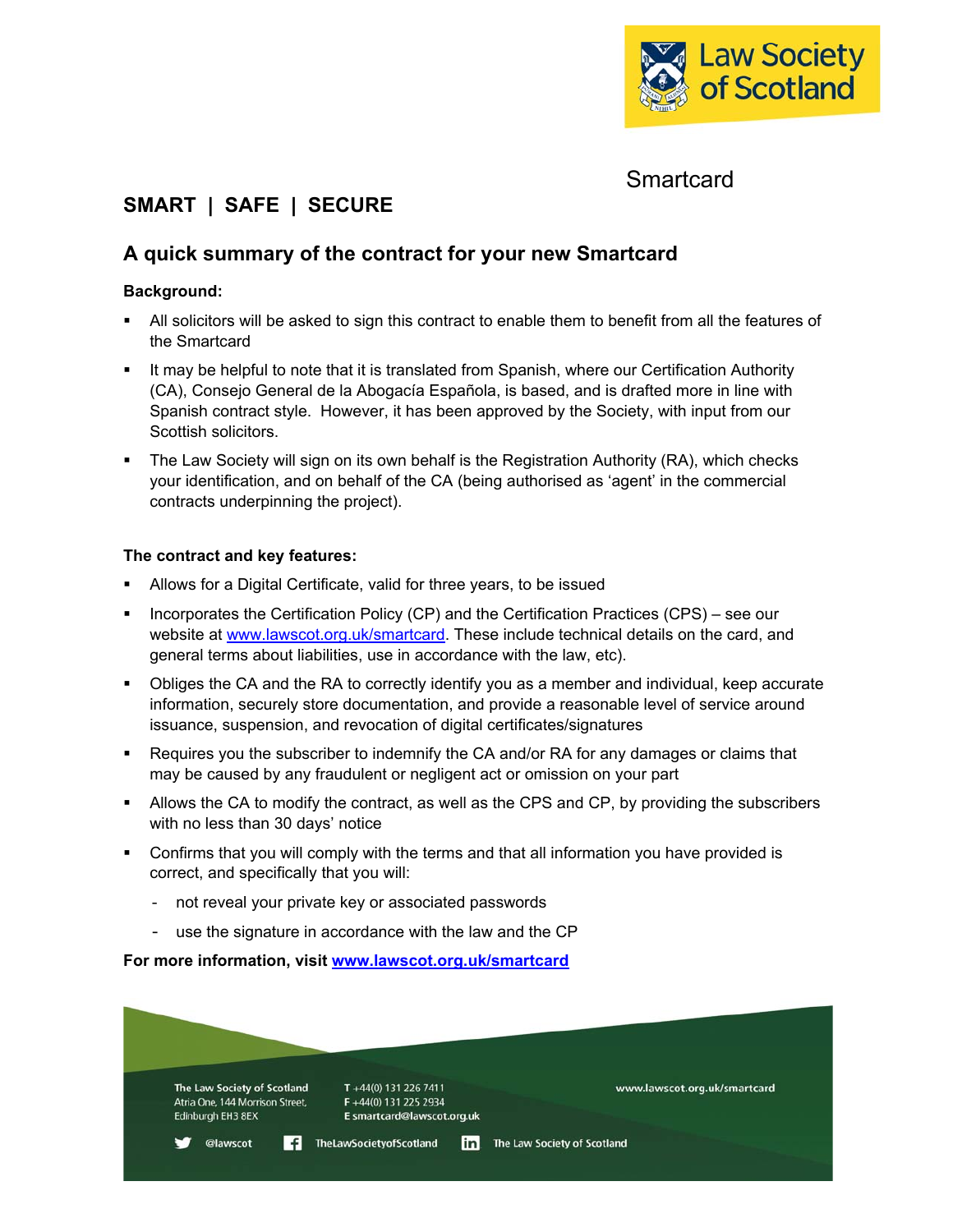*BLANK PAGE – REVERSE OF COVER NOTE*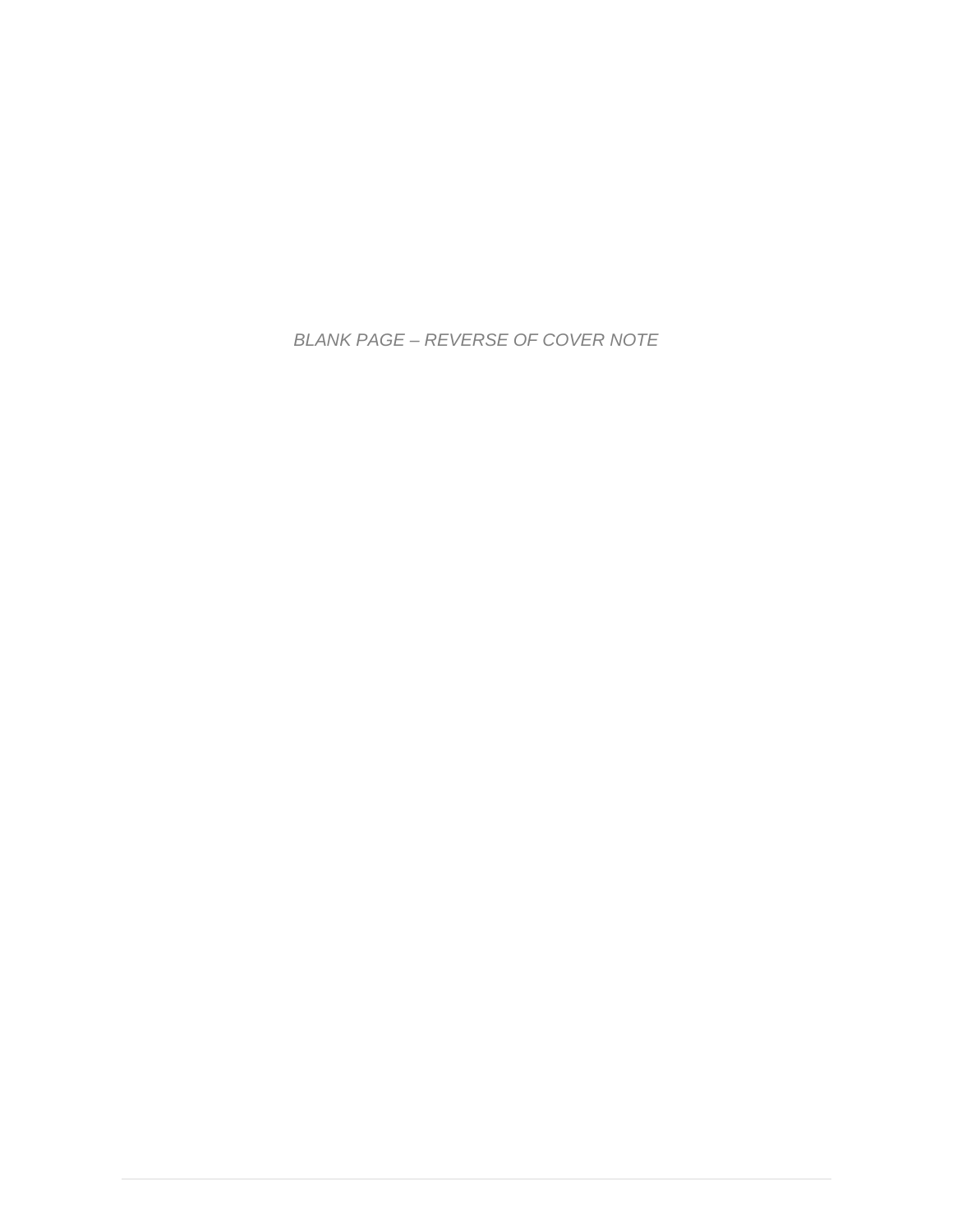## **CONTRACT FOR PROVISION OF DIGITAL CERTIFICATION SERVICES**

**among** 

- x **(1) ……………………………………………………………..**  residing at: x **…………………………………………………………….. …………………………………………………………….. ……………………………………………………………..**  (hereinafter **THE SUBSCRIBER**)
- **(2) THE LAW SOCIETY OF SCOTLAND**, created by the Legal Aid and Solicitors (Scotland) Act 1949 and continuing in existence under the Solicitors (Scotland) Act 1980 as amended, having its principal office at Atria One, 144 Morrison Street, Edinburgh, EH3 8EX (hereinafter **THE LSS** or the **RA**)
- **(3) CONSEJO GENERAL DE LA ABOGACÍA ESPAÑOLA**, being the Spanish National Bar constituted under Spanish law and having its principal office at 13 Paseo de Recoletos, Madrid, Spain (hereinafter the **CA**)

#### **WHEREAS**

**I.** The CA is a Certification Authority that associates a certain public key with a specific person or organisation through the issuance of a Digital Certificate, pursuant to the terms of this Contract and to the rules on Certification Policies and Practices (hereinafter **CP** and **CPS**), which are public and may be downloaded from www.acabogacia.org.

**II.** By virtue of the Agreement entered into between the CA, as the Certification Authority, and The LSS, the latter acts as the Registration Authority (hereinafter RA). The LSS is charged with, among other functions, identifying and validating the SUBSCRIBER (as applicant for an electronic signature certificate), managing the generation of the Digital Certificate and delivering it once issued in his name. Likewise, for the sole purposes of signing this Contract, The LSS acts on behalf of the CA.

**III.** The SUBSCRIBER wishes to obtain the Digital Certificate referred to herein, and likewise states that the information provided for said purpose is accurate.

**IV.** At the time the Digital Certificate is requested, and pursuant to applicable legislation, the SUBSCRIBER affirms having been informed of the price of the Digital Certificate, if any, of the exact conditions and limitations for its use, and of the way in which the CA limits its potential pecuniary liability, as well as of the sufficient accreditation of the CA and of the procedure for settling pertinent litigation.

IT IS HEREBY AGREED AS FOLLOWS:

#### **1. PURPOSE**

The purpose of this Contract is:

- 1.1 The issuance and license of use of a Digital Certificate, generated through the CA certification system and which allows a professional to be identified and associated.
- 1. 2 The provision by CA and the use by the SUBSCRIBER of the Digital Certification Service.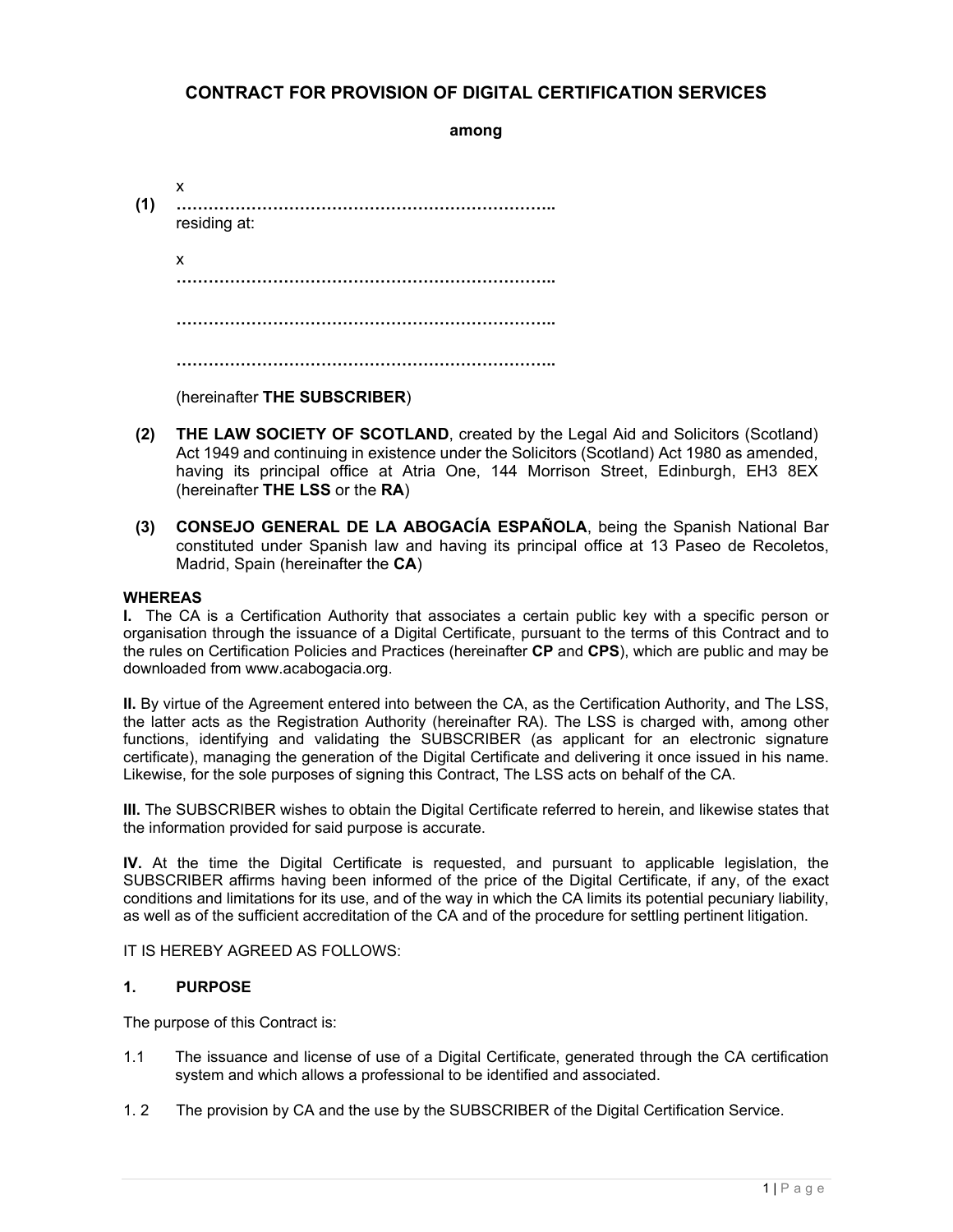- 1.3 The identification of the SUBSCRIBER pursuant to the norms established in the Certification Policy (CP) and in the Certification Practices (CPS) in effect and published on the CA website (www.acabogacia.org).
- 1.4 The delivery by the RA and the acceptance by the SUBSCRIBER of a Digital Certificate issued by CA in the Subscriber's name on a storage device, which remains the property of the CA, for the purpose of accessing certification services.

#### **2. REGULATION**

The terms and conditions of this Contract, along with the CP and the CPS for the issuance of Digital Certificates, included by reference as the general Contract conditions, constitute the legal framework that shall regulate the relationship between the parties, both internally and against third parties.

#### **3. CONTRACT DURATION**

This Contract shall have a three-year duration, equivalent to that of the Digital Certificate, pursuant to the terms established in the CP and CPS.

#### **4. OBLIGATIONS OF THE PARTIES**

- 4.1 Obligations of the CA:
	- (a) Inform the SUBSCRIBER of the revocation or suspension of the Digital Certificate as appropriate.
	- (b) Keep the database of valid, suspended and revoked Digital Certificates up to date.
	- (c) Process requests for Digital Certificate suspension/revocation.
	- (d) Ensure that all information included or incorporated by reference in the Digital Certificate is exact, unless it is expressly noted otherwise in the Digital Certificate, the CP or the CPS that it has not been verified or confirmed.
	- (e) All those derived from the contents of the CPS and the Certification Policies specific to each type of Digital Certificate.
- 4.2. Obligations of the RA:
	- (a) Properly identify and authenticate the SUBSCRIBER and the organisation he/she represents, in accordance with the procedures specified in the CPs and the Certification Policies, using any of the means allowed by law.
	- (b) Process and inform the CA of the formalisation of Contracts for the issuance of Digital Certificates with the Subscriber.
	- (c) Process requests for the suspension/revocation of Digital Certificates.
	- (d) Securely store the documentation provided as part of the Certificate issuance and Digital Certificate suspension/revocation process.
- 4.3 Obligations of the SUBSCRIBER:
	- (a) Diligently safeguard the Digital Certificate, taking all reasonable precautions to avoid its loss, compromise, modification or unauthorised use.
	- (b) Request the suspension/revocation of the Digital Certificate when any of the conditions for the suspension or revocation of Digital Certificates specified in the CPS are met.
	- (c) Not reveal the private key.
	- (d) Use the Digital Certificate in keeping with the Law and within the limits set by the CPS and the Digital Certificate itself.
	- (e) Any obligations derived from the contents of the CP specific for each Digital Certificate type and the CPS.

### **5. CERTIFICATE ACCEPTANCE**

By signing this Contract, the SUBSCRIBER expressly accepts the Digital Certificate, confirming and accepting the accuracy of its content, with all the subsequent obligations derived therefrom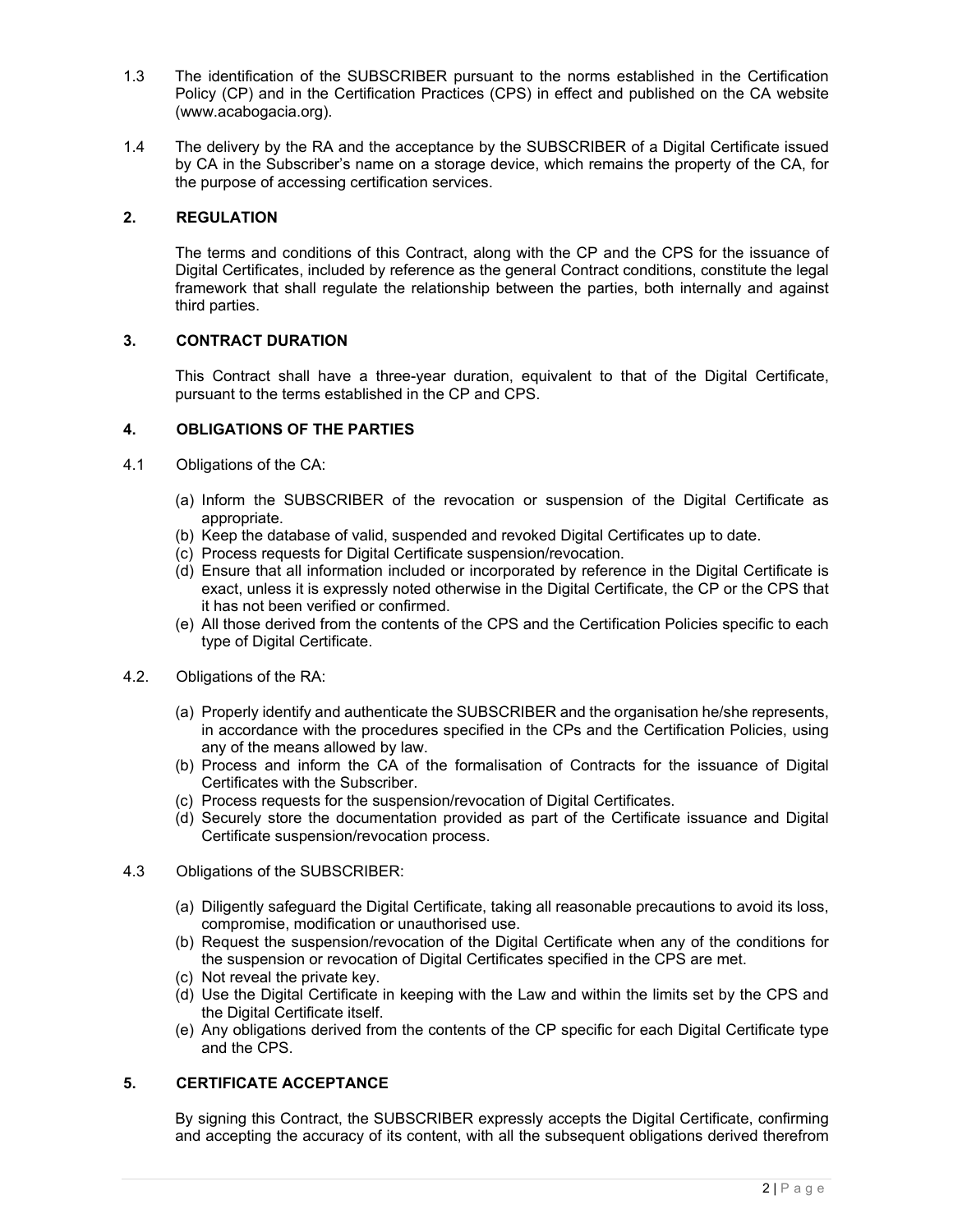to the RA, the CA or to any other third party that, on good faith, accepts the contents of the Digital Certificate.

#### **6. LIABILITY**

6.1. Liability of the CA and the RA:

The CA and RA shall not be liable for any damages derived from or related to the non-execution or defective execution of the obligations of the SUBSCRIBER, nor for the improper use of the Digital Certificates and key, nor for any indirect damage that may result from the use of the Digital Certificate or of the information supplied by the CA and/or RA. In particular, lost profits, the loss of income or a loss of data shall be considered as indirect damages, and shall not be entitled to any type of compensatory right.

The CA and the RA shall not be liable for any possible inaccuracies in the Digital Certificate resulting from information provided by the SUBSCRIBER, provided they acted with due diligence at all times.

The CA and the RA shall in no way be liable for the non-execution or delayed execution of any of the obligations pursuant to the CPS if said non-execution or delay is the result or consequence of force majeure or act of God or, in general, of any circumstance over which the CA or RA cannot reasonably exert any control, to include: natural disasters, war, a state of siege, riots, transportation strikes, interruptions in electricity and/or telephone services, computer viruses, failures of telecommunications services (Internet, etc.), security breaches of the certification system or any harm derived from an unforeseen advance in technology.

The CA and the RA shall not be liable for the contents of any digitally signed documents.

The RA shall abide by its obligations pursuant to the CPS and, in particular, shall assume liability for the proper identification and validation of the SUBSCRIBER.

Regardless of the reason for any liability claim that may be filed against the CA and/or RA, the compensation shall not exceed the amount of 60,000 euros, save for willful misconduct or negligence. The SUBSCRIBER may, nevertheless, subscribe insurance to cover the risk of these transactions under the provisions specified in the CPS.

6.2. Liability of the SUBSCRIBER:

The SUBSCRIBER agrees to indemnify the CA and/or RA for any damages or claims that may be caused by any fraudulent or negligent act or omission on its part, and also to assume any legal expenses that the CA and/or RA may incur as a result, including legal expenses and outlays on a solicitor-and-client basis.

The SUBSCRIBER shall ensure that all the information contained in the Digital Certificate is accurate and immediately notify the RA and/or CA of the presence of any incorrect or inexact information or if the information on the Digital Certificate is subsequently found not to be true and accurate in all respects.

The SUBSCRIBER shall immediately notify the RA and/or CA of any situation that could affect the validity of the Digital Certificate.

#### **7. MODIFICATIONS**

The CA may modify this Contract, as well as the CPS and CP, or any of the clauses of the provisions contained therein, by providing the SUBSCRIBERS with no less than THIRTY (30) days notice when said change directly affects their rights and obligations. The reason for said decision must be explained to the SUBSCRIBER.

The SUBSCRIBER may opt to terminate the Contract or to accept the new terms. The SUBSCRIBER shall have a maximum of 15 days from the date of said notification to inform the CA that the SUBSCRIBER wishes to terminate the Contract.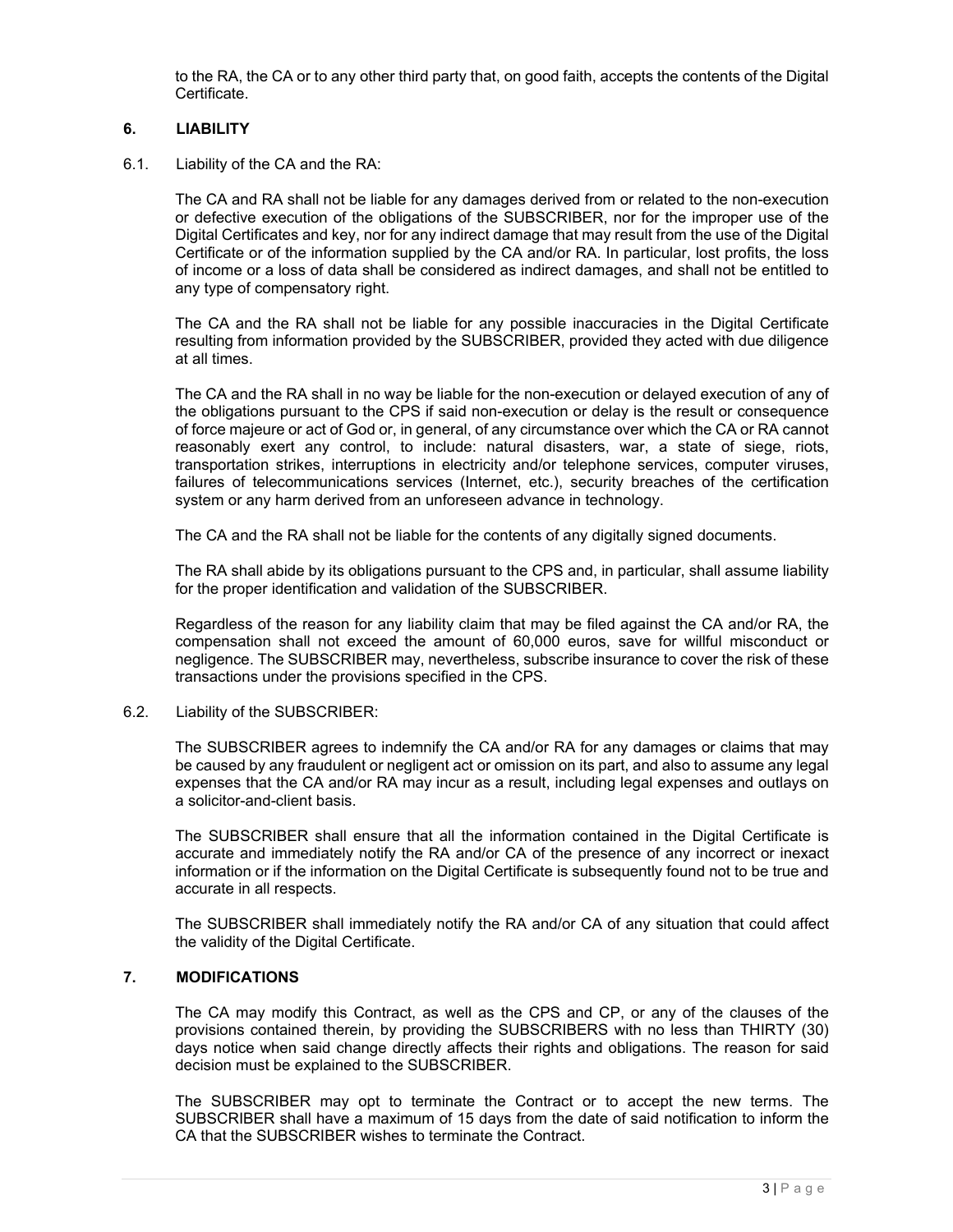If the CA does not receive written notification of termination from the SUBSCRIBER within this period, the SUBSCRIBER shall be deemed to have accepted the new terms.

#### **8. INTELLECTUAL PROPERTY RIGHTS**

The CA shall be the only party entitled to intellectual property rights on the Digital Certificates it issues.

The CA grants a non-exclusive licence to the SUBSCRIBER to reproduce and distribute Digital Certificates at no cost, as long as the reproduction is in full and does not change any element of the Digital Certificate, and is necessary for the purpose of digital signatures and/or encryption systems.

#### **9. PROTECTION OF PERSONAL INFORMATION**

Pursuant to the provisions of the regulation on the processing of personal data, the SUBSCRIBER is informed of the existence of two automated personal data files created by and under the exclusive and independent responsibility of the Certification Authority and The LSS for the intended uses described in the CPS or for any other involving the certification services. The SUBSCRIBER expressly consents to the processing of personal data included in both files and provided by the SUBSCRIBER. He/she likewise expressly consents to the communication of both the personal information provided and the contents of the file to the Certification Authority to the extent necessary to carry out the actions specified in the CPS and CP.

Those responsible for the files agree to use all resources at their disposal to avoid the alteration, loss or unauthorised processing or access of the personal information contained therein. Any other use of the personal information contained in the files shall require prior authorisation from the SUBSCRIBER.

The proper identification of the SUBSCRIBER being absolutely essential to the rendering of the electronic signature Certification service, the SUBSCRIBER is required to accurately provide all the information requested at the top of this Contract, as well as that specified by the CPS and CP, the effectiveness of this Contract being conditional upon the validity and sufficiency of the personal data provided.

The SUBSCRIBER is also informed of his/her right to access, correct, cancel or oppose the processing of their personal information under the terms of the Data Protection Act 2018. As the interested party and/or owner of the file(s) on which the rights are to be exercised, the SUBSCRIBER must contact one or both of the following:

- 1. The CA, at Consejo General De La Abogacía Española, 13 Paseo de Recoletos, Madrid, or by writing to **info@abogacia.es**, specifying "PERSONAL DATA" on the subject line.
- 2. The LSS, at The Law Society of Scotland, Atria One,144 Morrison Street, Edinburgh EH3 8EX, or by writing to **smartcard@lawscot.org.uk** specifying "PERSONAL DATA" on the subject line.

The SUBSCRIBER expressly consents that all telephone conversations held with the suspension/revocation telephone service may be recorded by the CA or by the organisation contracted for the provision of said service, and may be included in the aforementioned files for evidentiary purposes.

#### **10. CONTRACT TERMINATION**

10.1 The breach of any of the stipulations contained herein, in the CP and/or the CPS by any of the parties shall be cause for the termination of this Contract, in which case the non-breaching party shall be entitled to terminate the Contract effective immediately.

Non-compliance by the SUBSCRIBER shall entitle the CA to revoke the Digital Certificate.

10.2 The CA shall have the right to revoke and not renew the Digital Certificate prior to the established validity period. When the revocation is not justified, the CA may indemnify those SUBSCRIBERS